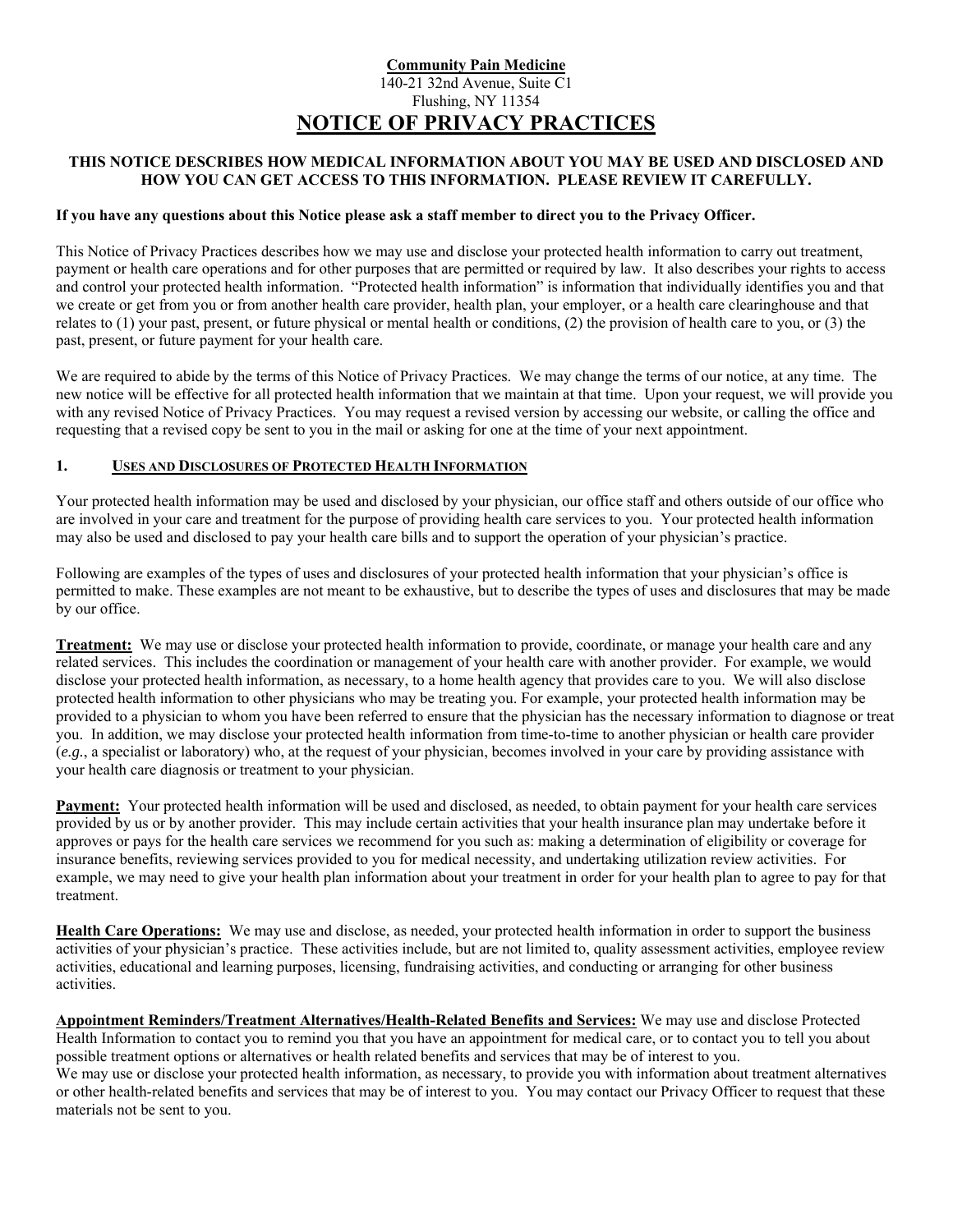## **Other Permitted and Required Uses and Disclosures That May Be Made Without Your Authorization or Opportunity to Agree or Object**

We may use or disclose your protected health information in the following situations without your authorization or providing you the opportunity to agree or object. These situations include:

**Required By Law:** We may use or disclose your protected health information to the extent that the use or disclosure is required by international, federal, state, or local law. The use or disclosure will be made in compliance with the law and will be limited to the relevant requirements of the law.

**To Avert a Serious Threat to Health or Safety**: We may use and disclose Protected Health Information when necessary to prevent a serious threat to your health or safety or to the health or safety of others. But we will only disclose the information to someone who may be able to help prevent the threat.

**Business Associates:** We may disclose Protected Health Information to our business associates who perform functions on our behalf or provide us with services if the Protected Health Information is necessary for those functions or services. For example, we may use another company to do our billing, or to provide transcription or consulting services for us. All of our business associates are obligated, under contract with us, to protect the privacy and ensure the security of your Protected Health Information. Business associates will receive, create, maintain, or disclose protected health information only after there is a written contract with terms that require that the business associates appropriately safeguard your information.

**Public Health:** We may disclose Protected Health Information for public health activities. This includes disclosures to: (1) a person subject to the jurisdiction of the Food and Drug Administration ("FDA") for purposes related to the quality, safety or effectiveness of an FDA-regulated product or activity; (2) prevent or control disease, injury or disability; (3) report births and deaths; (4) report child abuse or neglect; (5) report reactions to medications or problems with products; (6) notify people of recalls of products they may be using; and (7) a person who may have been exposed to a disease or may be at risk for contracting or spreading a disease or condition.

**Communicable Diseases:** We may disclose your protected health information, if authorized by law, to a person who may have been exposed to a communicable disease or may otherwise be at risk of contracting or spreading the disease or condition.

**Health Oversight:** We may disclose protected health information to a health oversight agency for activities authorized by law, such as audits, investigations, inspections, licensure, and similar activities that are necessary for the government to monitor the health care system, government programs, and other government regulatory programs and compliance with civil rights laws.

**Abuse, Neglect or Domestic Violence:** We may disclose your protected health information to a public health authority that is authorized by law to receive reports of child abuse or neglect. In addition, we may disclose your protected health information to the appropriate government authority if we believe a patient has been the victim of abuse, neglect, or domestic violence and the patient agrees or we are required or authorized by law to make that disclosure. In this case, the disclosure will be made consistent with the requirements of applicable federal and state laws.

**Food and Drug Administration:** We may disclose your protected health information to a person or company required by the Food and Drug Administration for the purpose of quality, safety, or effectiveness of FDA-regulated products or activities including, to report adverse events, product defects or problems, biologic product deviations, to track products; to enable product recalls; to make repairs or replacements, or to conduct post marketing surveillance, as required.

Legal Proceedings: If you are involved in a lawsuit or a dispute, we may disclose Protected Health Information in response to a court or administrative order. We also may disclose Protected Health Information in response to a subpoena, discovery request, or other legal process from someone else involved in the dispute, but only if efforts have been made to tell you about the request or to get an order protecting the information requested. We may also use or disclose your Protected Health Information to defend ourselves in the event of a lawsuit.

Law Enforcement: We may also disclose protected health information, so long as applicable legal requirements are met, for law enforcement purposes. These law enforcement purposes include (1) legal processes and otherwise required by law, (2) limited information requests for identification and location purposes, (3) pertaining to victims of a crime, (4) suspicion that death has occurred as a result of criminal conduct, (5) in the event that a crime occurs on the premises of our practice, and (6) medical emergency (not on our practice's premises) and it is likely that a crime has occurred.

**Coroners, Funeral Directors, and Organ Donation:** We may disclose protected health information to a coroner or medical examiner for identification purposes, determining cause of death or for the coroner or medical examiner to perform other duties

 $-2-$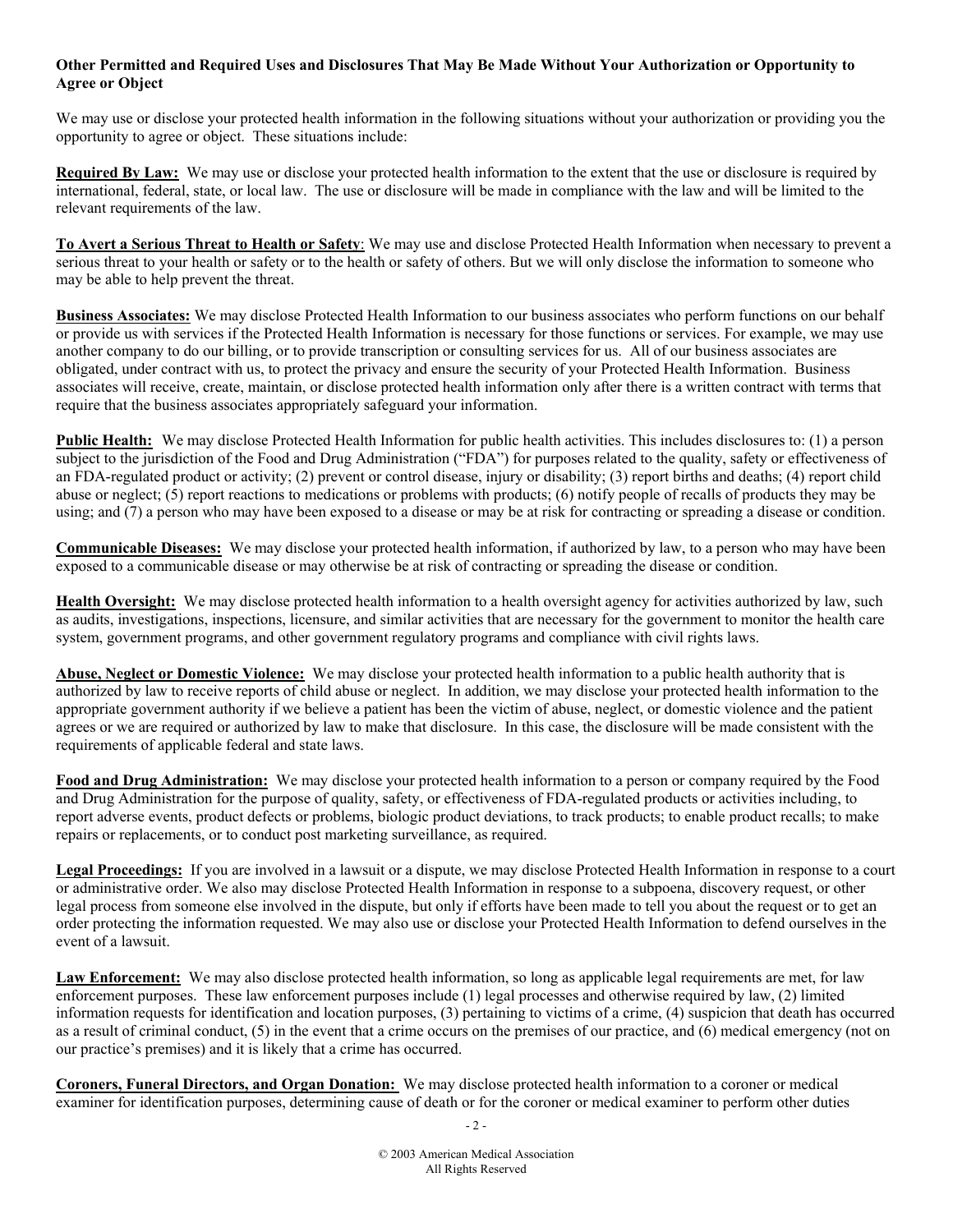authorized by law. We may also disclose protected health information to a funeral director, as authorized by law, in order to permit the funeral director to carry out their duties. We may disclose such information in reasonable anticipation of death. Protected health information may be used and disclosed for cadaveric organ, eye or tissue donation purposes.

**Research**: We may use and disclose your Protected Health Information for research purposes, but we will only do that if the research has been specially approved by an authorized institutional review board or a privacy board that has reviewed the research proposal and has set up protocols to ensure the privacy of your Protected Health Information. Even without that special approval, we may permit researchers to look at Protected Health Information to help them prepare for research, for example, to allow them to identify patients who may be included in their research project, as long as they do not remove, or take a copy of, any Protected Health Information. We may use and disclose a limited data set that does not contain specific readily identifiable information about you for research. However, we will only disclose the limited data set if we enter into a data use agreement with the recipient who must agree to (1) use the data set only for the purposes for which it was provided, (2) ensure the confidentiality and security of the data, and (3) not identify the information or use it to contact any individual.

**Criminal Activity:** Consistent with applicable federal and state laws, we may disclose your protected health information, if we believe that the use or disclosure is necessary to prevent or lessen a serious and imminent threat to the health or safety of a person or the public. We may also disclose protected health information if it is necessary for law enforcement authorities to identify or apprehend an individual.

**Military and Veterans:** If you are involved with military, national security or intelligence activities or if you are in law enforcement custody, we may disclose your Protected Health Information to authorized officials so they may carry out their legal duties under the law. We also may disclose Protected Health Information to the appropriate foreign military authority if you are a member of a foreign military.

**Military Activity and National Security:** When the appropriate conditions apply, we may use or disclose protected health information of individuals who are Armed Forces personnel (1) for activities deemed necessary by appropriate military command authorities; (2) for the purpose of a determination by the Department of Veterans Affairs of your eligibility for benefits, or (3) to foreign military authority if you are a member of that foreign military services. We may also disclose your protected health information to authorized federal officials for conducting national security and intelligence activities, including for the provision of protective services to the President or others legally authorized.

**Workers' Compensation:** We may use or disclose Protected Health Information for workers' compensation or similar programs that provide benefits for work-related injuries or illness**.** 

**Inmates:** If you are an inmate of a correctional institution or under the custody of a law enforcement official, we may disclose Protected Health Information to the correctional institution or law enforcement official if the disclosure is necessary (1) for the institution to provide you with health care; (2) to protect your health and safety or the health and safety of others; or (3) the safety and security of the correctional institution**.** 

**Data Breach Notification Purposes:** We may use or disclose your Protected Health Information to provide legally required notices of unauthorized access to or disclosure of your health information.

#### **Uses and Disclosures of Protected Health Information Based upon Your Written Authorization**

Other uses and disclosures of your protected health information will be made only with your written authorization, unless otherwise permitted or required by law. This includes uses and disclosures of protected health information for marketing purposes; and disclosures that constitute a sale of your protected health information. Other uses and disclosures of Protected Health Information not covered by this Notice or the laws that apply to us will be made only with your written authorization. If you do give us an authorization, you may revoke it at any time by submitting a written revocation to our Privacy Officer and we will no longer disclose Protected Health Information under the authorization. But disclosure that we made in reliance on your authorization before you revoked it will not be affected by the revocation.

#### **Other Permitted and Required Uses and Disclosures That Require Providing You the Opportunity to Agree or Object**

We may use and disclose your protected health information in the following instances. You have the opportunity to agree or object to the use or disclosure of all or part of your protected health information. If you are not present or able to agree or object to the use or disclosure of the protected health information, then your physician may, using professional judgement, determine whether the disclosure is in your best interest.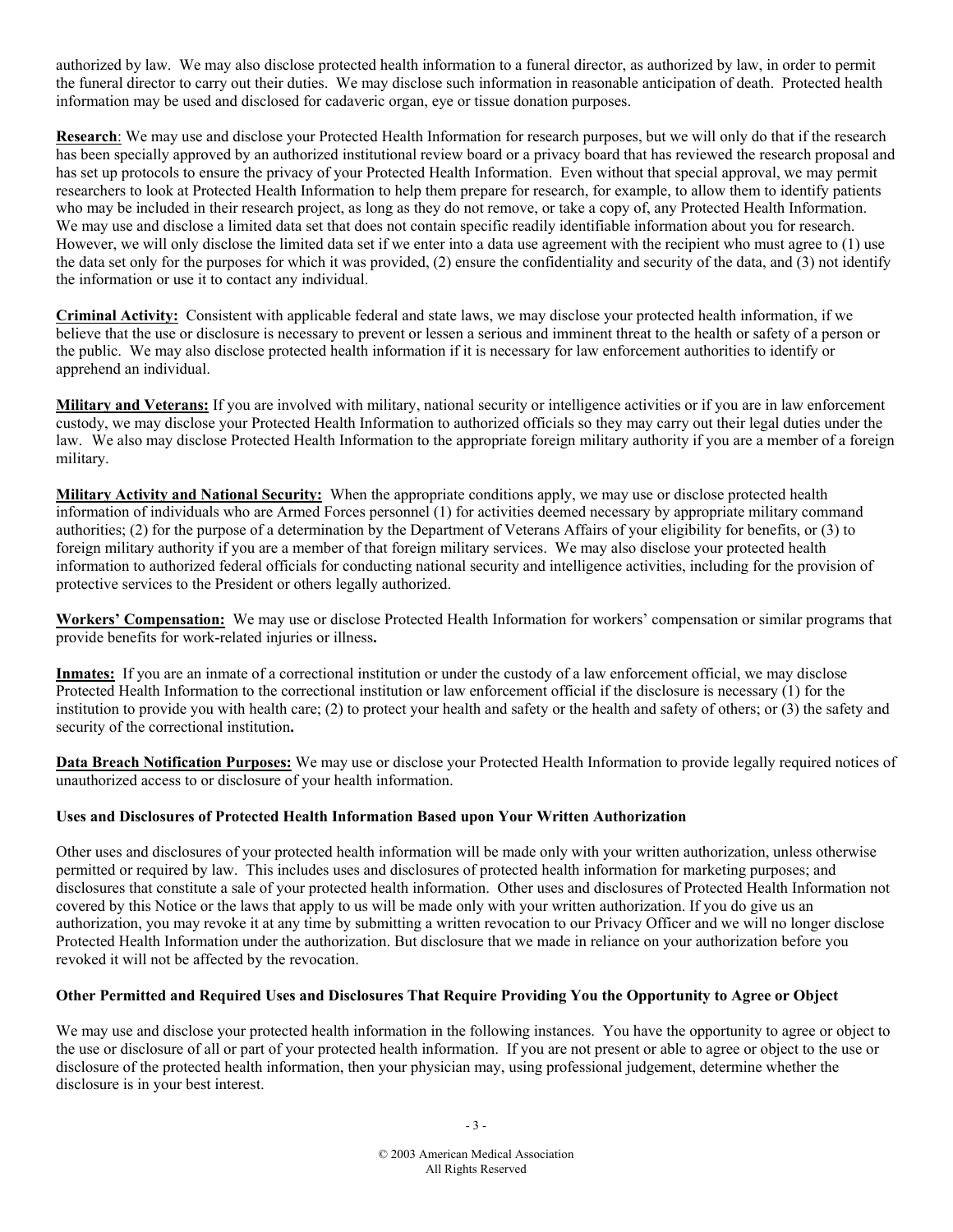**Fundraising Activities:** We may use or disclose your Protected Health Information, as necessary, in order to contact you for fundraising activities. You have the right to opt out of receiving fundraising communications. *(Optional)* If you do not want to receive these materials, please submit a written request to the Privacy Officer.

**Resident Directory:** Unless you object, we may use and disclose in our resident directory your name, your location in the community, your general condition and your religious affiliation. All of this information, except religious affiliation, may be disclosed to people that ask for you by name. Members of the clergy will be told your religious affiliation. You have the opportunity to agree or object to the use or disclosure of all or part of your Protected Health Information. If you are unable to agree or object to such a disclosure, we may disclose such information as necessary if we determine that it is in your best interest based on our professional judgment.

**Others Involved in Your Health Care or Payment for your Care:** Unless you object, we may disclose to a member of your family, a relative, a close friend or any other person you identify, your protected health information that directly relates to that person's involvement in your health care. If you are unable to agree or object to such a disclosure, we may disclose such information as necessary if we determine that it is in your best interest based on our professional judgment. We may use or disclose protected health information to notify or assist in notifying a family member, personal representative or any other person that is responsible for your care of your location, general condition or death. Finally, we may use or disclose your protected health information to an authorized public or private entity to assist in disaster relief efforts and to coordinate uses and disclosures to family or other individuals involved in your health care.

# **2. YOUR RIGHTS**

Following is a statement of your rights with respect to your protected health information and a brief description of how you may exercise these rights.

**You have the right to inspect and copy your protected health information.** You have the right to inspect and copy Protected Health Information that may be used to make decisions about your care or payment for your care. We have up to 30 days to make your Protected Health Information available to you and we may charge you a reasonable fee for the costs of copying, mailing or other supplies associated with your request. We may not charge you a fee if you need the information for a claim for benefits under the Social Security Act or any other state or federal needs-based benefit program. We may deny your request in certain limited circumstances. If we do deny your request, you have the right to have the denial reviewed by a licensed healthcare professional who was not directly involved in the denial of your request, and we will comply with the outcome of the review.

**Right to a Summary or Explanation.** We can also provide you with a summary of your Protected Health Information, rather than the entire record, or we can provide you with an explanation of the Protected Health Information which has been provided to you, so long as you agrees to this alternative form and pay the associated fees.

**You have a right to an Electronic Copy of Electronic Medical Records.** If your Protected Health Information is maintained in an electronic format (known as an electronic medical record or an electronic health record), you have the right to request that an electronic copy of your record be given to you or transmitted to another individual or entity. We will make every effort to provide access to your Protected Health Information in the form or format you request, if it is readily producible in such form or format. If the Protected Health Information is not readily producible in the form or format you request your record will be provided in either our standard electronic format or if you do not want this form or format, a readable hard copy form*.* We may charge you a reasonable, cost-based fee for the labor associated with transmitting the electronic medical record.

**You have the right to request a restriction of your protected health information**. You have the right to request a restriction or limitation on the Protected Health Information we use or disclose for treatment, payment, or health care operations. You also have the right to request a limit on the Protected Health Information we disclose about you to someone who is involved in your care or the payment for your care, like a family member or friend. To request a restriction on who may have access to your Protected Health Information, you must submit a written request to the Privacy Officer. Your request must state the specific restriction requested and to whom you want the restriction to apply. We are not required to agree to your request, unless you are asking us to restrict the use and disclosure of your Protected Health Information to a health plan for payment or health care operation purposes and such information you wish to restrict pertains solely to a health care item or service for which you have paid us "out-of-pocket" in full. If we do agree to the requested restriction, we may not use or disclose your Protected Health Information in violation of that restriction unless it is needed to provide emergency treatment.

**Out-of-Pocket-Payments.** If you paid out-of-pocket (or in other words, you have requested that we not bill your health plan) in full for a specific item or service, you have the right to ask that your Protected Health Information with respect to that item or service not be disclosed to a health plan for purposes of payment or health care operations, and we will honor that request.

 $-4-$